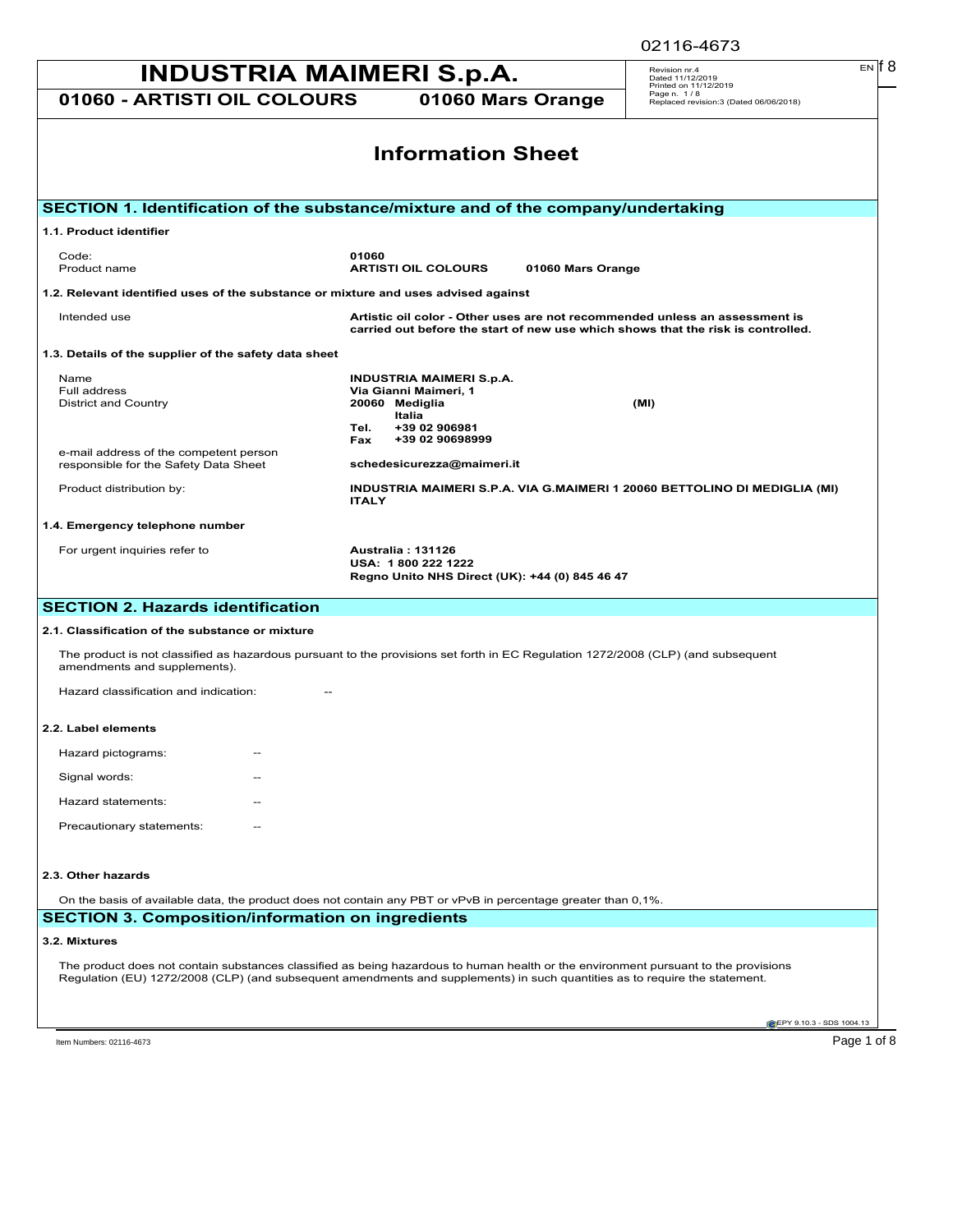**01060 - ARTISTI OIL COLOURS 01060 Mars Orange**

# **SECTION 4. First aid measures**

#### **4.1. Description of first aid measures**

Not specifically necessary. Observance of good industrial hygiene is recommended.

#### **4.2. Most important symptoms and effects, both acute and delayed**

Specific information on symptoms and effects caused by the product are unknown.

### **4.3. Indication of any immediate medical attention and special treatment needed**

Information not available

# **SECTION 5. Firefighting measures**

#### **5.1. Extinguishing media**

SUITABLE EXTINGUISHING EQUIPMENT The extinguishing equipment should be of the conventional kind: carbon dioxide, foam, powder and water spray. UNSUITABLE EXTINGUISHING EQUIPMENT None in particular.

#### **5.2. Special hazards arising from the substance or mixture**

HAZARDS CAUSED BY EXPOSURE IN THE EVENT OF FIRE Do not breathe combustion products.

#### **5.3. Advice for firefighters**

GENERAL INFORMATION

Use jets of water to cool the containers to prevent product decomposition and the development of substances potentially hazardous for health. Always wear full fire prevention gear. Collect extinguishing water to prevent it from draining into the sewer system. Dispose of contaminated water used for extinction and the remains of the fire according to applicable regulations. SPECIAL PROTECTIVE EQUIPMENT FOR FIRE-FIGHTERS

Normal fire fighting clothing i.e. fire kit (BS EN 469), gloves (BS EN 659) and boots (HO specification A29 and A30) in combination with self-contained open circuit positive pressure compressed air breathing apparatus (BS EN 137).

## **SECTION 6. Accidental release measures**

## **6.1. Personal precautions, protective equipment and emergency procedures**

Use breathing equipment if fumes or powders are released into the air. These indications apply for both processing staff and those involved in emergency procedures.

#### **6.2. Environmental precautions**

The product must not penetrate into the sewer system or come into contact with surface water or ground water.

#### **6.3. Methods and material for containment and cleaning up**

Confine using earth or inert material. Collect as much material as possible and eliminate the rest using jets of water. Contaminated material should be disposed of in compliance with the provisions set forth in point 13.

#### **6.4. Reference to other sections**

Any information on personal protection and disposal is given in sections 8 and 13.

# **SECTION 7. Handling and storage**

#### **7.1. Precautions for safe handling**

Before handling the product, consult all the other sections of this material safety data sheet. Avoid leakage of the product into the environment. Do not eat, drink or smoke during use.

#### **7.2. Conditions for safe storage, including any incompatibilities**

**CEPY 9.10.3 - SDS 1004.1** 

Item Numbers: 02116-4673 Page 2 of 8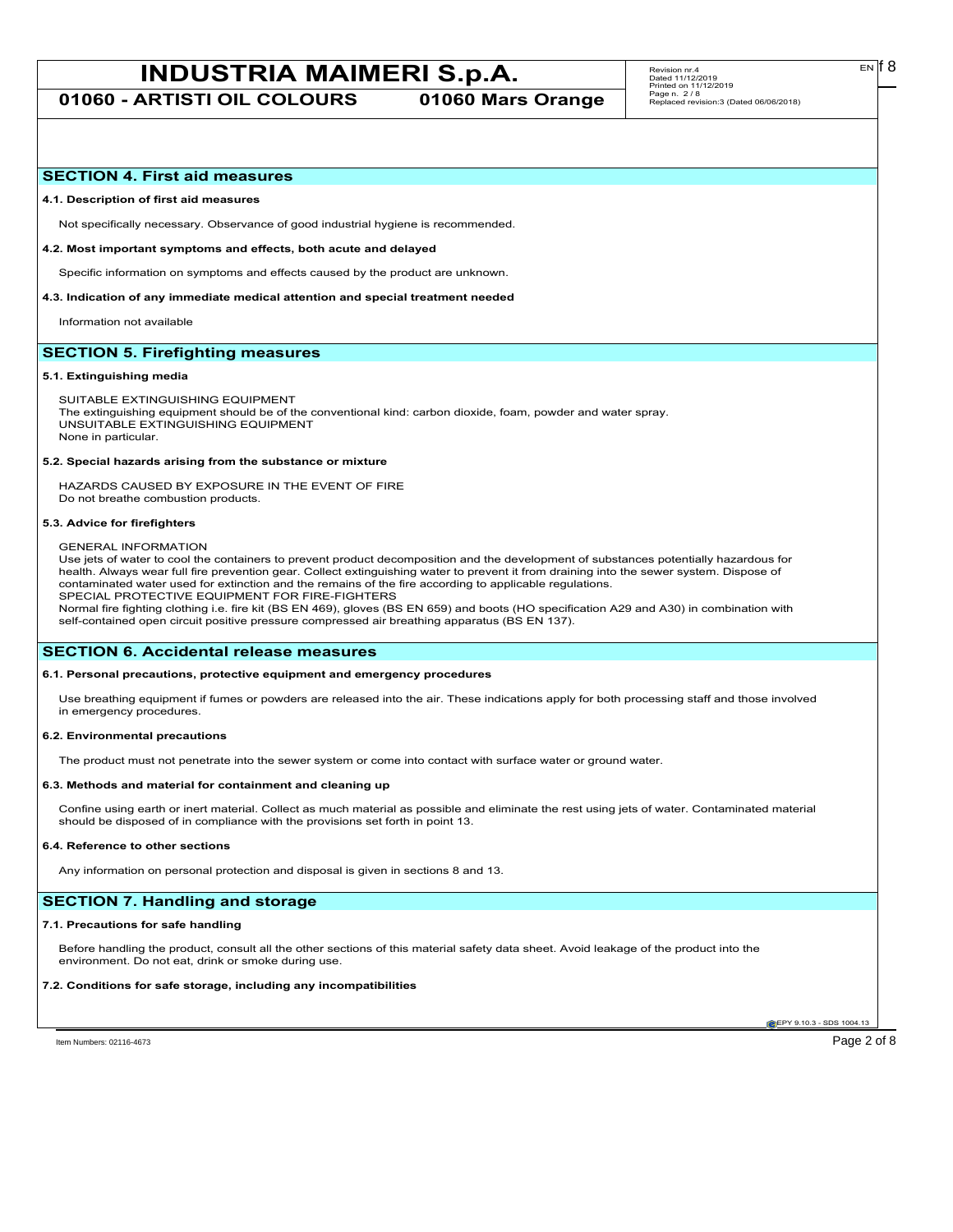**01060 - ARTISTI OIL COLOURS 01060 Mars Orange**

# **SECTION 7. Handling and storage** ... / >>

Keep the product in clearly labelled containers. Keep containers away from any incompatible materials, see section 10 for details.

# **7.3. Specific end use(s)**

Information not available

# **SECTION 8. Exposure controls/personal protection**

### **8.1. Control parameters**

Information not available

# **8.2. Exposure controls**

Comply with the safety measures usually applied when handling chemical substances. HAND PROTECTION None required. SKIN PROTECTION None required. EYE PROTECTION None required. RESPIRATORY PROTECTION None required, unless indicated otherwise in the chemical risk assessment. ENVIRONMENTAL EXPOSURE CONTROLS The emissions generated by manufacturing processes, including those generated by ventilation equipment, should be checked to ensure

compliance with environmental standards.

# **SECTION 9. Physical and chemical properties**

# **9.1. Information on basic physical and chemical properties**

| <b>Properties</b><br>Appearance<br>Colour           | Value<br>paste<br>dark brown     | <b>Information</b>                  |
|-----------------------------------------------------|----------------------------------|-------------------------------------|
| Odour                                               | <b>LINSEED OIL</b>               |                                     |
| Odour threshold                                     | Not applicable                   |                                     |
| pH                                                  | Not applicable                   |                                     |
| Melting point / freezing point                      | Not applicable                   |                                     |
| Initial boiling point                               | Not available                    |                                     |
| Boiling range                                       | Not applicable                   |                                     |
| Flash point<br>$\geq$                               | °C<br>60                         |                                     |
| <b>Evaporation Rate</b>                             | Not applicable                   |                                     |
| Flammability of solids and gases                    | not applicable                   |                                     |
| Lower inflammability limit                          | Not applicable                   |                                     |
| Upper inflammability limit<br>Lower explosive limit | Not applicable                   |                                     |
| Upper explosive limit                               | Not applicable<br>Not applicable |                                     |
| Vapour pressure                                     | Not applicable                   |                                     |
| Vapour density                                      | Not applicable                   |                                     |
| Relative density                                    | 1,63                             |                                     |
| Solubility                                          |                                  | INSOLUBLE, DILUTE WITH WHITE SPIRIT |
| Partition coefficient: n-octanol/water              | Not applicable                   |                                     |
| Auto-ignition temperature                           | Not applicable                   |                                     |
| Decomposition temperature                           | Not applicable                   |                                     |
| Viscosity                                           | >20,5 mm2/sec (40°C)             |                                     |
| <b>Explosive properties</b>                         | not applicable                   |                                     |
| Oxidising properties                                | not applicable                   |                                     |
|                                                     |                                  |                                     |
| 9.2. Other information                              |                                  |                                     |
| VOC (Directive 2010/75/EC) :                        | 0                                |                                     |
| VOC (volatile carbon) :                             | 0                                |                                     |
|                                                     |                                  |                                     |
|                                                     |                                  |                                     |
|                                                     |                                  |                                     |

 $E<sub>N</sub>$  18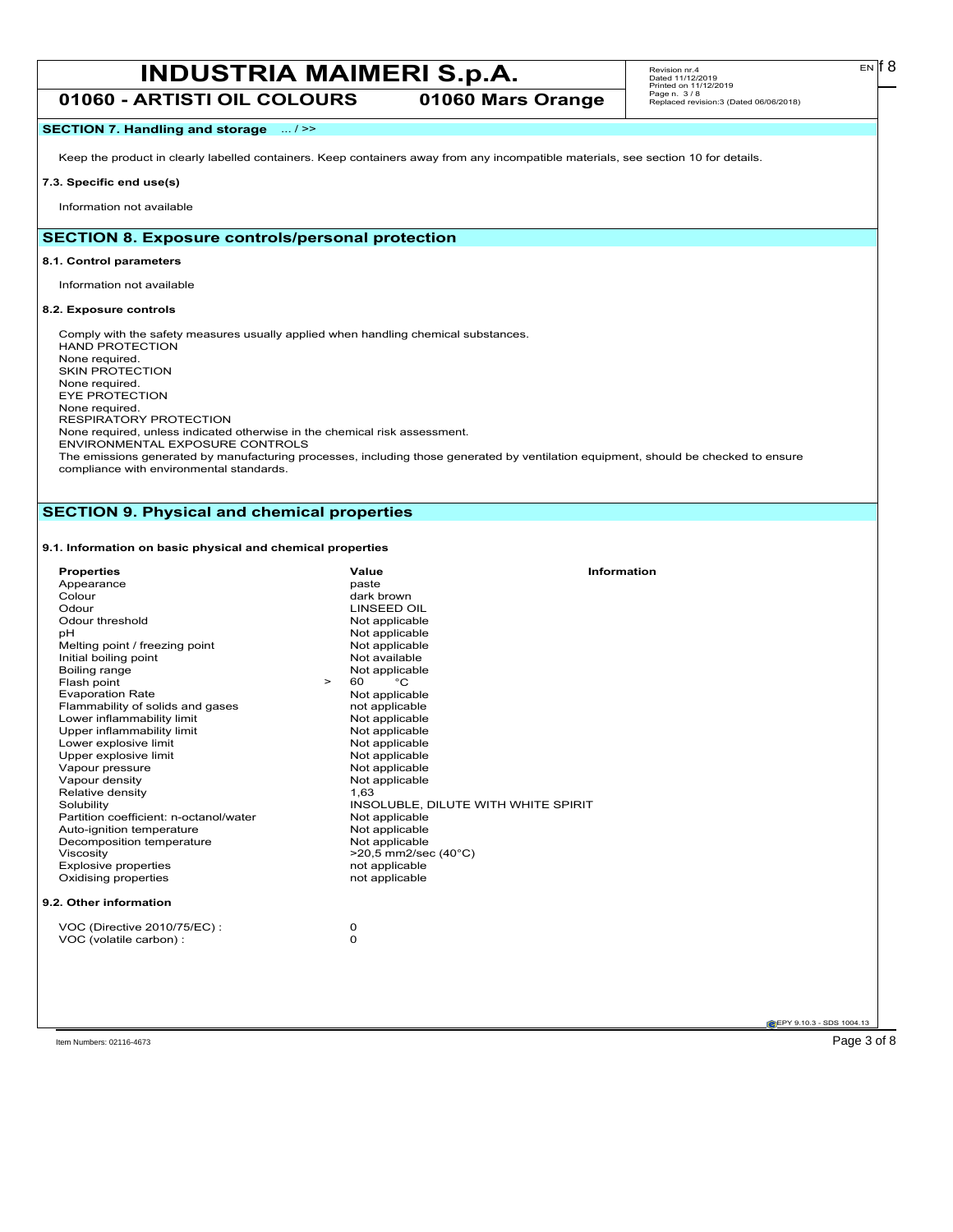**01060 - ARTISTI OIL COLOURS 01060 Mars Orange**

# **SECTION 10. Stability and reactivity**

**10.1. Reactivity**

There are no particular risks of reaction with other substances in normal conditions of use.

## **10.2. Chemical stability**

The product is stable in normal conditions of use and storage.

#### **10.3. Possibility of hazardous reactions**

No hazardous reactions are foreseeable in normal conditions of use and storage.

#### **10.4. Conditions to avoid**

None in particular. However the usual precautions used for chemical products should be respected.

#### **10.5. Incompatible materials**

Information not available

#### **10.6. Hazardous decomposition products**

Information not available

# **SECTION 11. Toxicological information**

According to currently available data, this product has not yet produced health damages. Anyway, it must be handled according to good industrial practices.

#### **11.1. Information on toxicological effects**

Metabolism, toxicokinetics, mechanism of action and other information

Information not available

Information on likely routes of exposure

Information not available

Delayed and immediate effects as well as chronic effects from short and long-term exposure

Information not available

Interactive effects

Information not available

ACUTE TOXICITY

LC50 (Inhalation) of the mixture: Not classified (no significant component)<br>
LD50 (Oral) of the mixture: Not classified (no significant component) LD50 (Oral) of the mixture: Not classified (no significant component)<br>
LD50 (Dermal) of the mixture: Not classified (no significant component) Not classified (no significant component)

#### SKIN CORROSION / IRRITATION

Does not meet the classification criteria for this hazard class

SERIOUS EYE DAMAGE / IRRITATION

Does not meet the classification criteria for this hazard class

RESPIRATORY OR SKIN SENSITISATION

Does not meet the classification criteria for this hazard class

EPY 9.10.3 - SDS 1004.13

Item Numbers: 02116-4673 Page 4 of 8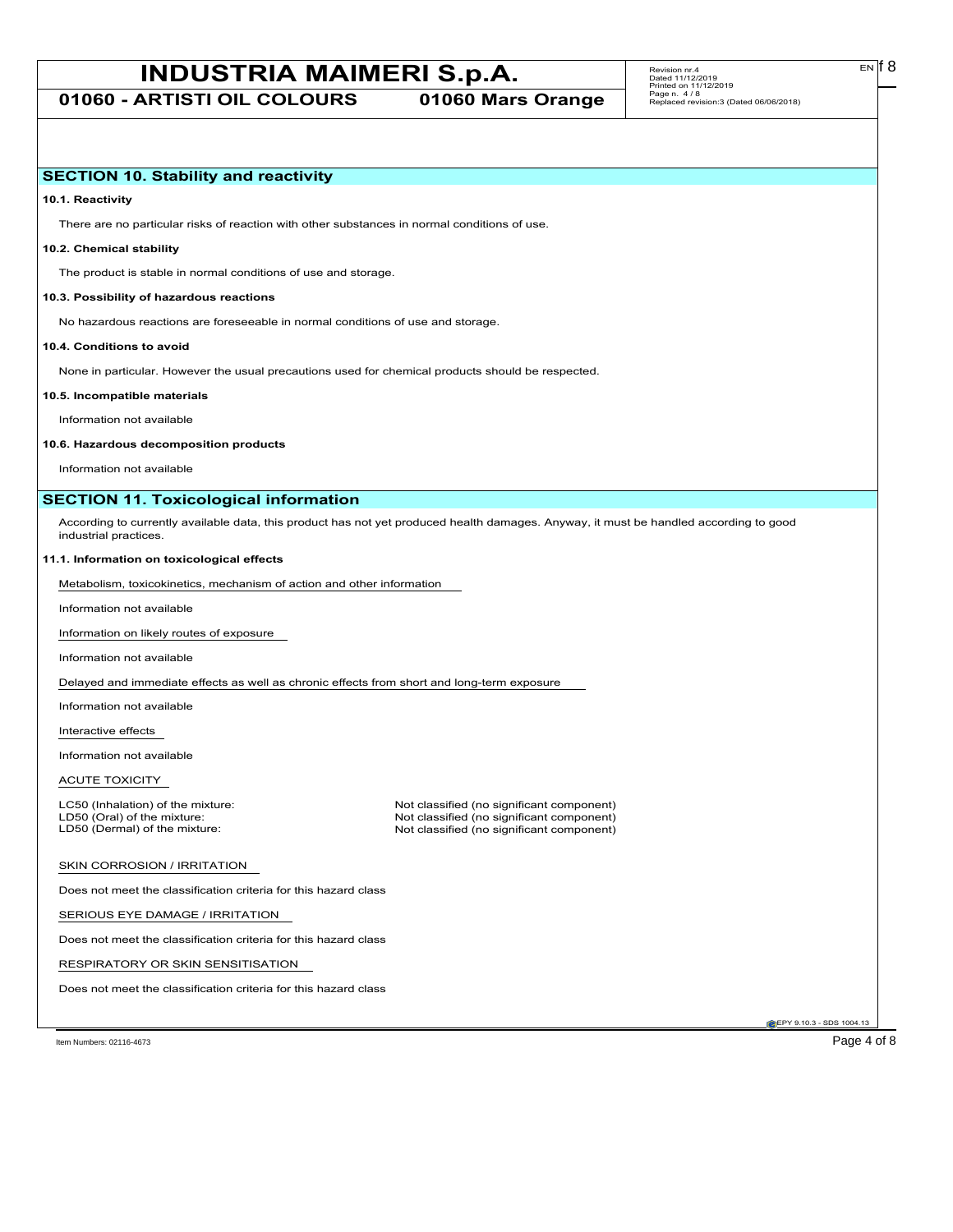**01060 - ARTISTI OIL COLOURS 01060 Mars Orange**

EN

# **SECTION 11. Toxicological information** ... / >>

#### GERM CELL MUTAGENICITY

Does not meet the classification criteria for this hazard class

CARCINOGENICITY

Does not meet the classification criteria for this hazard class

#### REPRODUCTIVE TOXICITY

Does not meet the classification criteria for this hazard class

# STOT - SINGLE EXPOSURE

Does not meet the classification criteria for this hazard class

#### STOT - REPEATED EXPOSURE

Does not meet the classification criteria for this hazard class

# ASPIRATION HAZARD

Does not meet the classification criteria for this hazard class Viscosity: >20,5 mm2/sec (40°C)

### **SECTION 12. Ecological information**

Use this product according to good working practices. Avoid littering. Inform the competent authorities, should the product reach waterways or contaminate soil or vegetation.

#### **12.1. Toxicity**

Information not available

#### **12.2. Persistence and degradability**

Information not available

#### **12.3. Bioaccumulative potential**

Information not available

### **12.4. Mobility in soil**

Information not available

#### **12.5. Results of PBT and vPvB assessment**

On the basis of available data, the product does not contain any PBT or vPvB in percentage greater than 0,1%.

#### **12.6. Other adverse effects**

Information not available

## **SECTION 13. Disposal considerations**

#### **13.1. Waste treatment methods**

Reuse, when possible. Neat product residues should be considered special non-hazardous waste. Disposal must be performed through an authorised waste management firm, in compliance with national and local regulations. CONTAMINATED PACKAGING Contaminated packaging must be recovered or disposed of in compliance with national waste management regulations.

**EPY 9.10.3 - SDS 1004.13**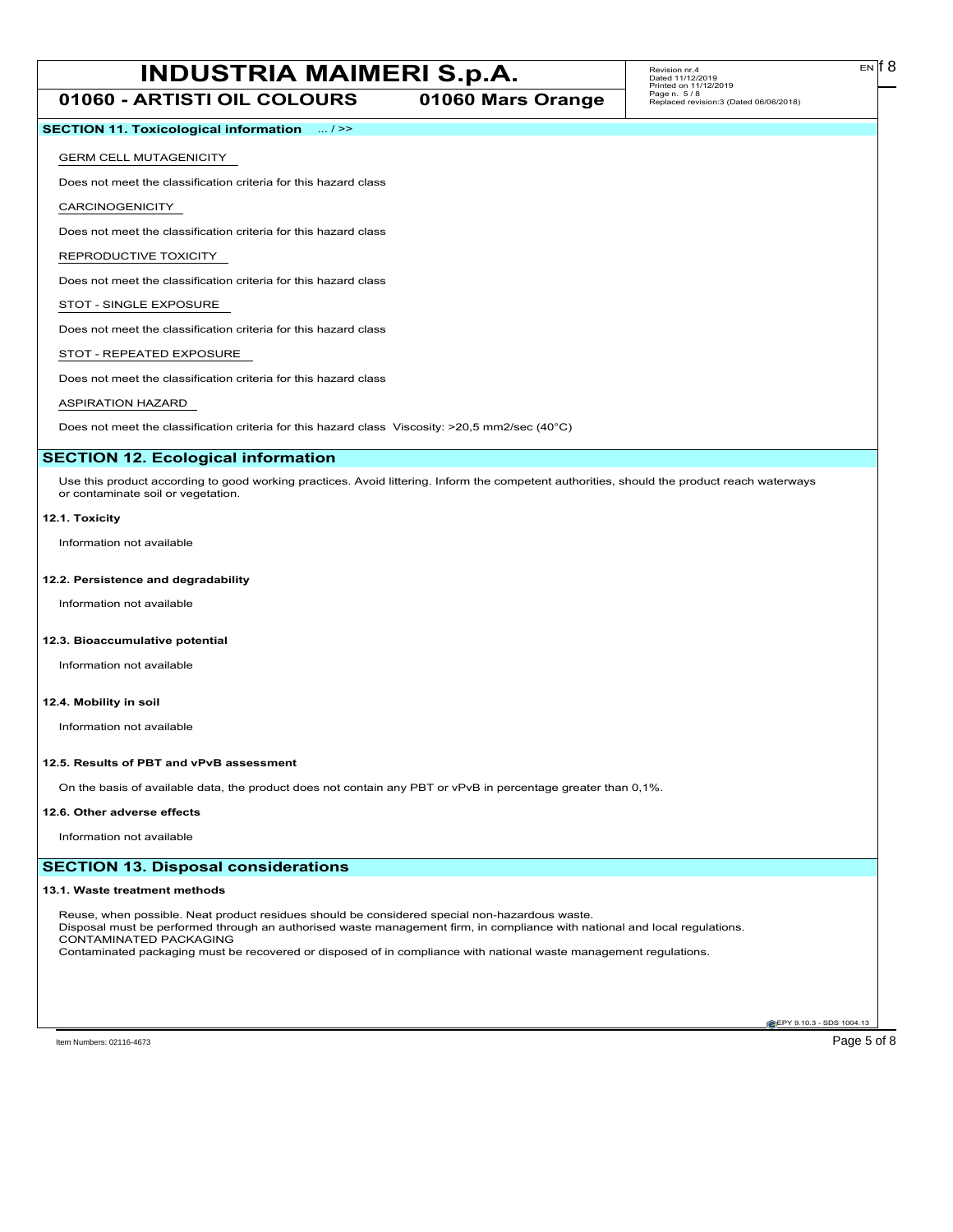**01060 - ARTISTI OIL COLOURS 01060 Mars Orange**

# **SECTION 14. Transport information**

The product is not dangerous under current provisions of the Code of International Carriage of Dangerous Goods by Road (ADR) and by Rail (RID), of the International Maritime Dangerous Goods Code (IMDG), and of the International Air Transport Association (IATA) regulations.

#### **14.1. UN number**

Not applicable

#### **14.2. UN proper shipping name**

Not applicable

#### **14.3. Transport hazard class(es)**

Not applicable

### **14.4. Packing group**

Not applicable

### **14.5. Environmental hazards**

Not applicable

#### **14.6. Special precautions for user**

Not applicable

**14.7. Transport in bulk according to Annex II of Marpol and the IBC Code**

Information not relevant

# **SECTION 15. Regulatory information**

#### **15.1. Safety, health and environmental regulations/legislation specific for the substance or mixture**

Seveso Category - Directive 2012/18/EC: None

Restrictions relating to the product or contained substances pursuant to Annex XVII to EC Regulation 1907/2006

Substances in Candidate List (Art. 59 REACH)

On the basis of available data, the product does not contain any SVHC in percentage greater than 0,1%.

Substances subject to authorisation (Annex XIV REACH) **None** 

Substances subject to exportation reporting pursuant to (EC) Reg. 649/2012:

**None** 

**None** 

Substances subject to the Rotterdam Convention: None

Substances subject to the Stockholm Convention: **None** 

Healthcare controls Information not available

## **15.2. Chemical safety assessment**

A chemical safety assessment has not been performed for the preparation/for the substances indicated in section 3.

Item Numbers: 02116-4673 Page 6 of 8

EPY 9.10.3 - SDS 1004.13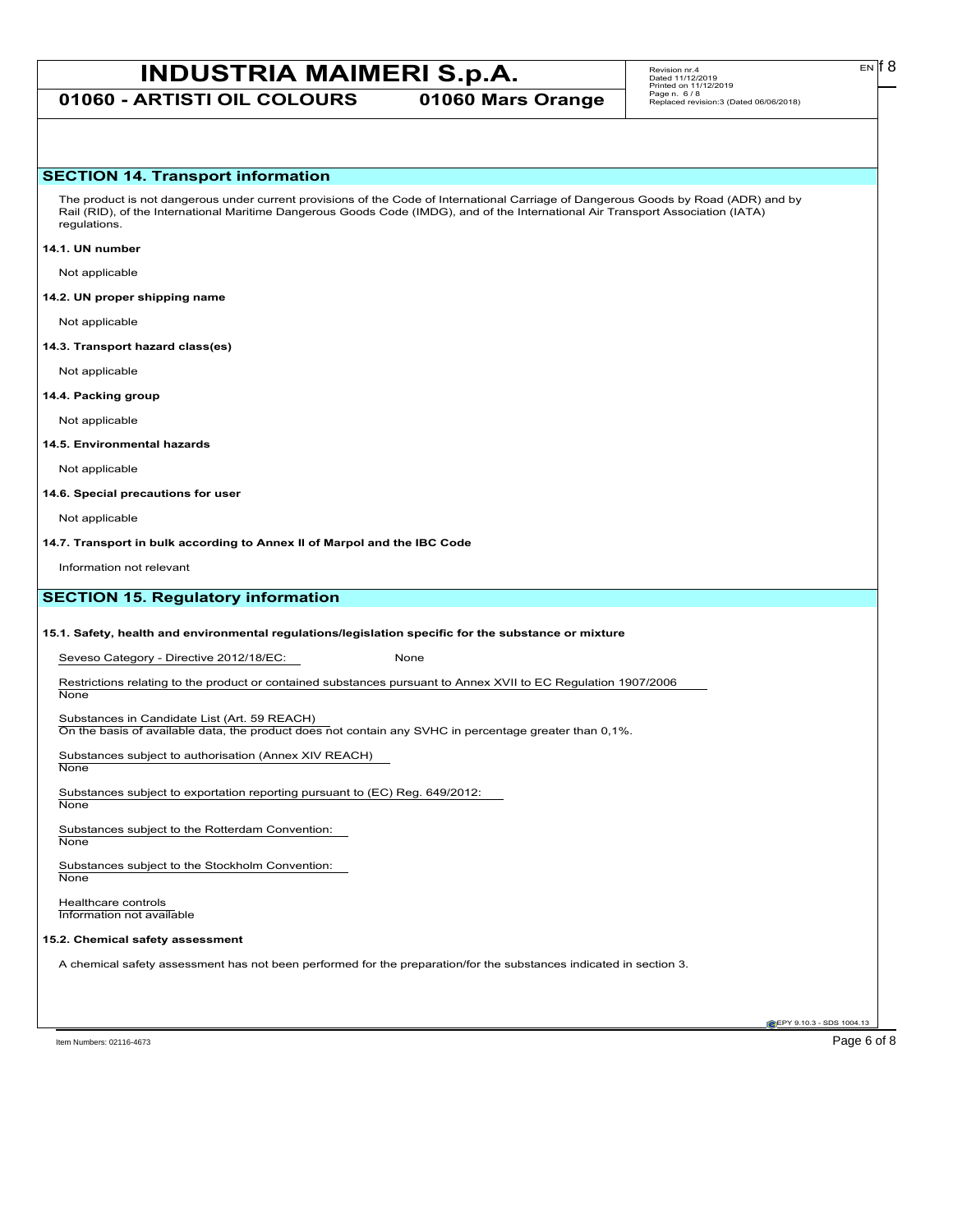**01060 - ARTISTI OIL COLOURS 01060 Mars Orange**

# Revision nr.4<br>Dated 11/12/2019<br>Printed on 11/12/2019<br>Page n. 7 / 8<br>Replaced revision:3 (Dated 06/06/2018)

# **SECTION 16. Other information**

LEGEND:

- ADR: European Agreement concerning the carriage of Dangerous goods by Road
- CAS NUMBER: Chemical Abstract Service Number - CE50: Effective concentration (required to induce a 50% effect)
- CE NUMBER: Identifier in ESIS (European archive of existing substances)
- CLP: EC Regulation 1272/2008
- DNEL: Derived No Effect Level
- EmS: Emergency Schedule
- GHS: Globally Harmonized System of classification and labeling of chemicals
- IATA DGR: International Air Transport Association Dangerous Goods Regulation
- IC50: Immobilization Concentration 50%
- IMDG: International Maritime Code for dangerous goods
- IMO: International Maritime Organization
- INDEX NUMBER: Identifier in Annex VI of CLP
- LC50: Lethal Concentration 50%
- LD50: Lethal dose 50%
- OEL: Occupational Exposure Level
- PBT: Persistent bioaccumulative and toxic as REACH Regulation
- PEC: Predicted environmental Concentration
- PEL: Predicted exposure level
- PNEC: Predicted no effect concentration
- REACH: EC Regulation 1907/2006
- RID: Regulation concerning the international transport of dangerous goods by train
- TLV: Threshold Limit Value
- TLV CEILING: Concentration that should not be exceeded during any time of occupational exposure.
- TWA STEL: Short-term exposure limit
- TWA: Time-weighted average exposure limit
- VOC: Volatile organic Compounds
- vPvB: Very Persistent and very Bioaccumulative as for REACH Regulation
- WGK: Water hazard classes (German).
- GENERAL BIBLIOGRAPHY
- 1. Regulation (EC) 1907/2006 (REACH) of the European Parliament
- 2. Regulation (EC) 1272/2008 (CLP) of the European Parliament
- 3. Regulation (EU) 790/2009 (I Atp. CLP) of the European Parliament
- 4. Regulation (EU) 2015/830 of the European Parliament
- 5. Regulation (EU) 286/2011 (II Atp. CLP) of the European Parliament
- 6. Regulation (EU) 618/2012 (III Atp. CLP) of the European Parliament
- 7. Regulation (EU) 487/2013 (IV Atp. CLP) of the European Parliament
- 8. Regulation (EU) 944/2013 (V Atp. CLP) of the European Parliament
- 9. Regulation (EU) 605/2014 (VI Atp. CLP) of the European Parliament
- 10. Regulation (EU) 2015/1221 (VII Atp. CLP) of the European Parliament
- 11. Regulation (EU) 2016/918 (VIII Atp. CLP) of the European Parliament
- 12. Regulation (EU) 2016/1179 (IX Atp. CLP)
- 13. Regulation (EU) 2017/776 (X Atp. CLP)
- 14. Regulation (EU) 2018/1480 (XIII Atp. CLP)
- The Merck Index. 10th Edition
- Handling Chemical Safety
- INRS Fiche Toxicologique (toxicological sheet)
- Patty Industrial Hygiene and Toxicology
- N.I. Sax Dangerous properties of Industrial Materials-7, 1989 Edition
- IFA GESTIS website
- ECHA website
- Database of SDS models for chemicals Ministry of Health and ISS (Istituto Superiore di Sanità) Italy

Note for users:

The information contained in the present sheet are based on our own knowledge on the date of the last version. Users must verify the suitability and thoroughness of provided information according to each specific use of the product. This document must not be regarded as a guarantee on any specific product property. The use of this product is not subject to our direct control; therefore, users must, under their own responsibility, comply with the current health and safety laws and regulations. The producer is relieved from any liability arising from improper uses.

Provide appointed staff with adequate training on how to use chemical products.

**EPY 9.10.3 - SDS 1004.13**